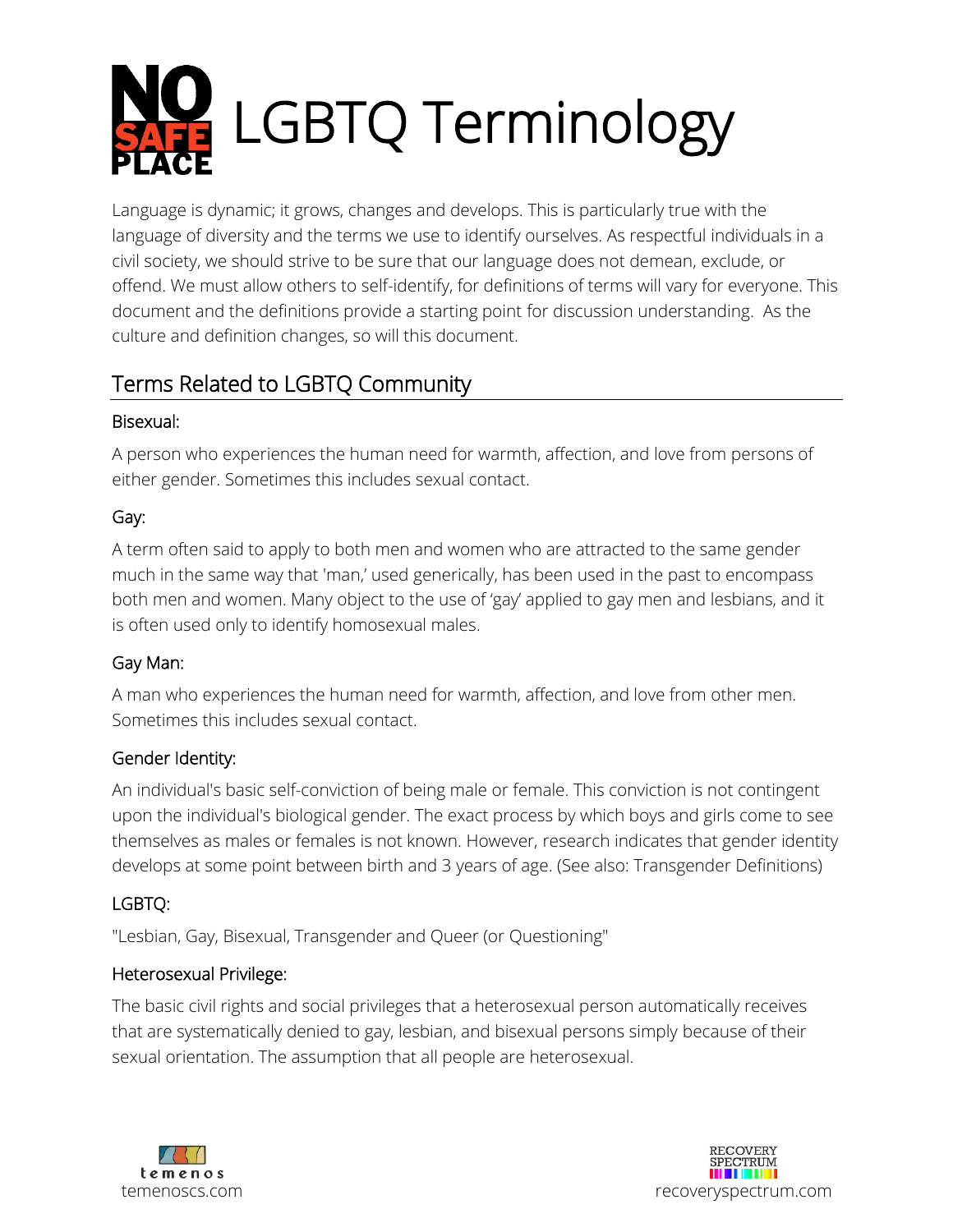

### Heterosexual:

A person who experiences the human need for warmth, affection, and love from persons of the opposite gender. Sometimes this includes sexual contact.

### Heterosexism:

Systems and ways of thinking that reinforce a belief in the inherent superiority of heterosexuality and heterosexual relationships, thereby negating the lives and relationships of gays, lesbians, bisexuals and transgendered people.

### Homophobia:

Negative feelings, attitudes, actions, or behaviors against lesbians, gay men, bisexuals and transgendered people, or people perceived to be any of the above. It may also manifest as a person's fear of being perceived as gay, lesbian, bisexual or transgendered. Consists of three separate components: Sexism, Xenophobia and Erotophobia. Currently, the word is often used in relation to issues of discrimination in regards to gender identity and sexual orientation. Other related terms that may be appropriate in specific cases: 'Biphobia' and 'Transphobia.'

### Homosexual:

A term coined in 1869 by an early psychiatrist, who used it to describe a person who has "…an other than normal sexual urge which renders them physically and psychically incapable." Since the word was originally used to describe a pathology, most gays and lesbians do not like this term used to define them. Homosexuality, per se, is no longer considered an illness by the American Psychiatric Association, nor by the American Psychological Association, the American Medical Association, or most other reputable professional organizations.

### Lesbian:

A woman who experiences the human need for warmth, affection, and love from other women. Sometimes this includes sexual contact.

## "Out of the Closet" / "Being Out":

Means that one states openly that one is lesbian, bisexual, gay, or transgendered, in contrast to "staying in the closet" by hiding or denying one's gender identity or sexual orientation either from oneself or from others.

### Sex:

An act, or series of acts, which are a natural part of human expressions of desire, love and affection. Or the identification of biological gender.



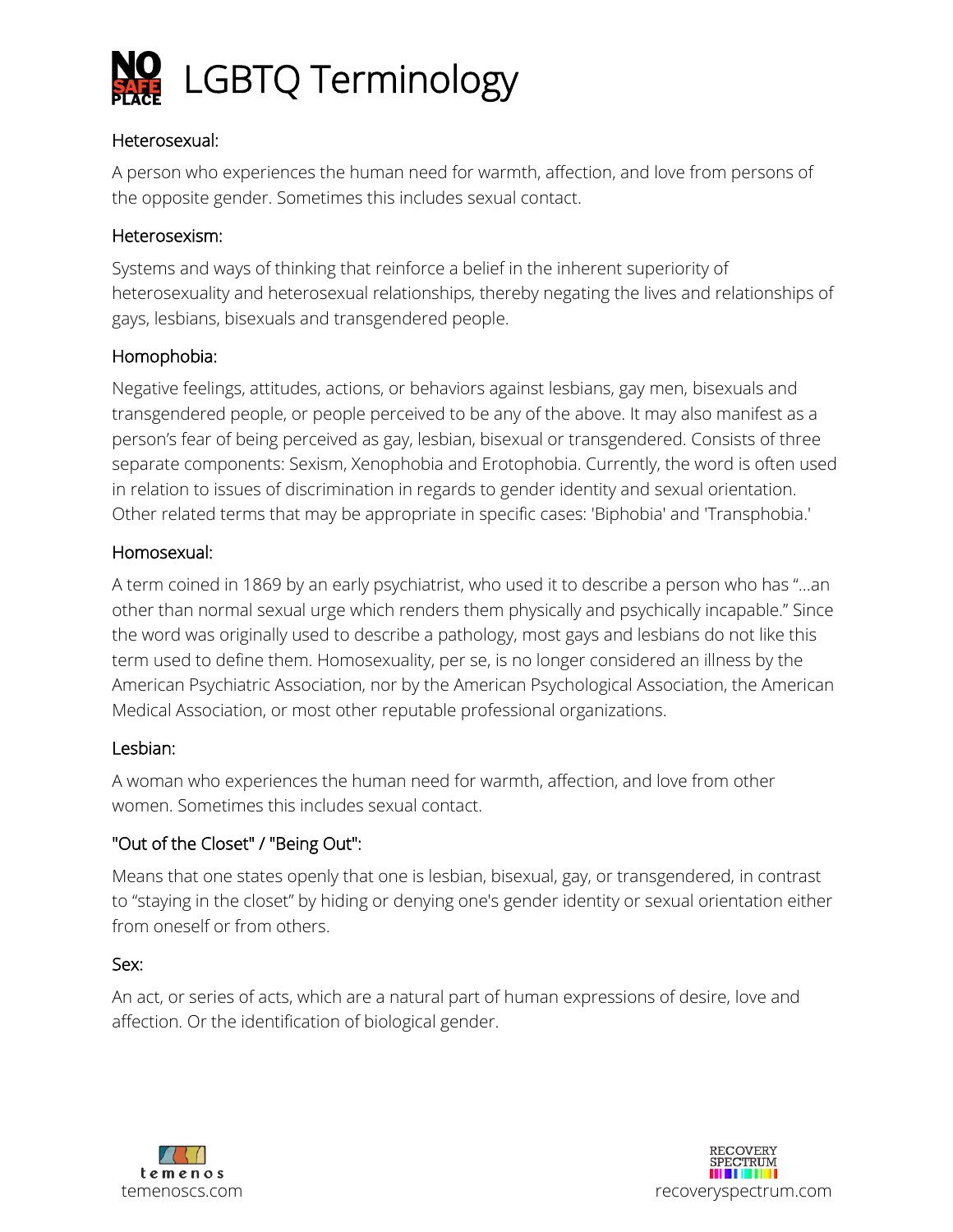

## Sexual Orientation:

The orientation within human beings which leads them to be emotionally and physically attracted to persons of one gender or the other or both. Currently, one's sexual orientation may be heterosexual, homosexual, bisexual/pansexual, or asexual

### Asexual:

A term used to describe someone who does not experience sexual attraction toward individuals of any gender. Asexuality is a sexual orientation, and is different from celibacy, in that celibacy is the choice to refrain from engaging in sexual behaviors and does not comment on one's sexual attractions. An asexual individual may choose to engage in sexual behaviors for various reasons even while not experiencing sexual attraction.

#### Pansexual:

A terms used by some who self-identify that they are attracted to, and may form sexual and romantic relationships with, someone regardless of that person's gender-identity or genitalia.

### Queer:

Used by some to refer to themselves, the LGBTQ Community, a person who is LGBTQ, or even someone who is supportive of the LGBTQ communities. Often viewed as a political statement as well as an identity or label. Many of those who use the term feel it is more inclusive, allowing for the diversity of race, class, ability and gender that is represented by the LGBTQ communities. Note: Many LGBTQ individuals dislike this word and view it as pejorative.

### Domestic Partners:

Adults who are not legally married, who share resources and responsibility for decisions, share values and goals, and have commitments to one another over a period of time. Legal definitions may vary among city ordinances, corporate policies and by individuals and families.

#### Family:

"Two or more persons who share resources, share responsibility for decisions, share values and goals, and have commitments to one another over a period of time. The family is that climate that one comes home to. It is that network of sharing and commitments that most accurately describes the family unit, regardless of blood, or adoption or marriage." Source: American Home Economics Association.

## Terms Related to Transgender

### Transgender:

A broad umbrella term for persons who have a self-image or gender identity not traditionally associated with their biological gender. Some transgender persons wish to change their



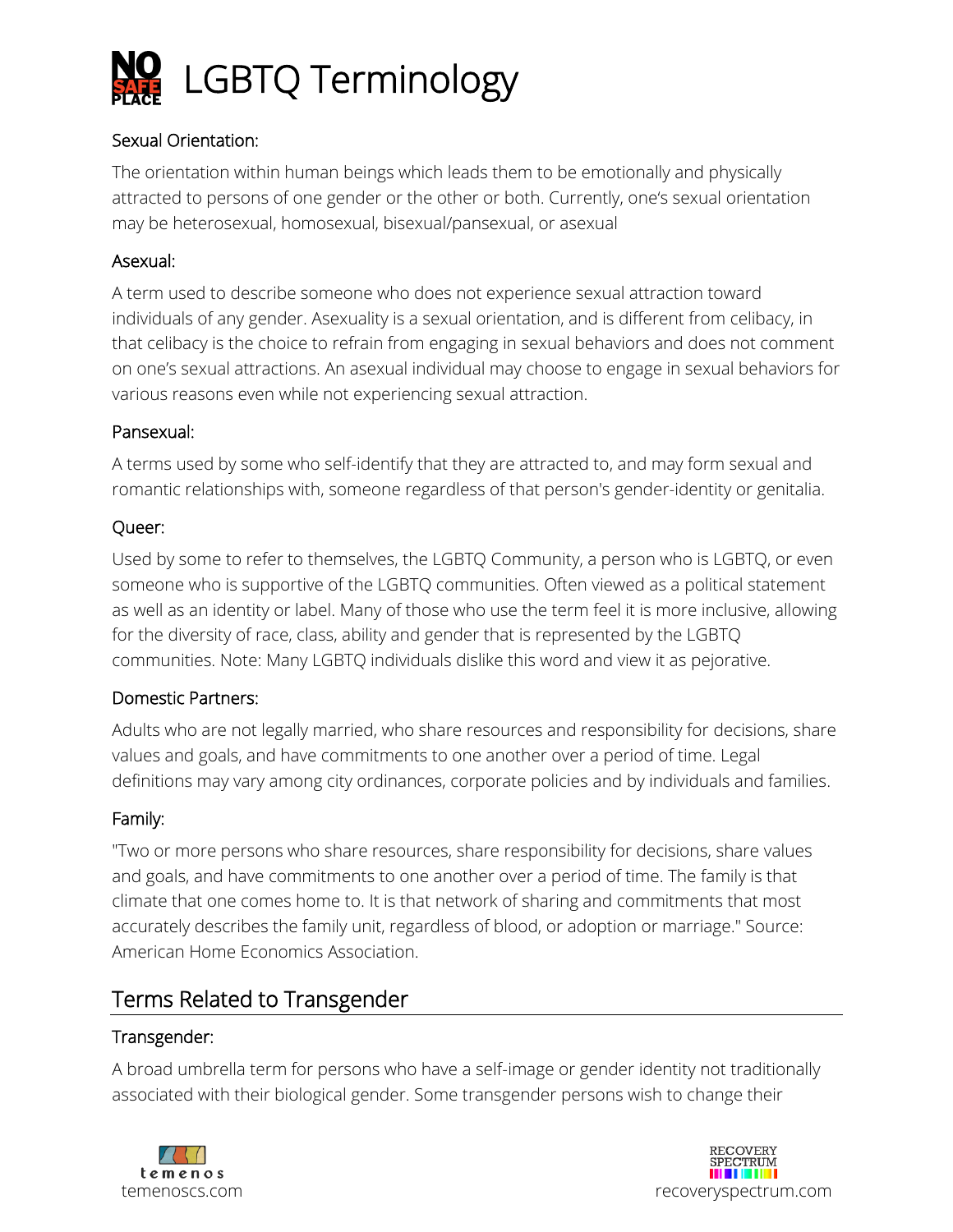

anatomy to be more congruent with their self-perception, while others do not have such a desire. There is no absolute correlation between sexual orientation and transgender issues. A transgender person may identify as heterosexual, gay, lesbian, or bisexual, etc.

## Bigenderist:

A person who develops and expresses a distinctly male persona and a distinctly female persona. A bigenderist might, for example, work as a woman and socialize as a man (or vice versa). See also: Crossdresser.

## Crossdresser:

A person who dresses in the clothing of the opposite biological gender. Crossdressers generally want to relate as, and be accepted as, a person of the gender they are presenting. Crossdressing may be partial or total in amount of time and amount of clothing worn. Crossdressers may identify as heterosexual, lesbian, gay, bisexual, etc. See also: Bigenderist

## Drag/Drag Queen:

Dressing in the clothing of the opposite biological sex, or in a manner different than how one will usually dress (i.e. "corporate drag" or "military drag"). Drag is often theatrical and often presents a stereotyped image. Individuals who dress in Drag may or may not consider themselves part of the transgender community. They also may identify as heterosexual, gay, lesbian, bisexual, etc.

## Female or Male Impersonator:

Persons who crossdress as performance art and/or as stage personalities. They may also consider themselves drag performers. They may or may not consider themselves to be crossdressers or bigenderists, and they may be heterosexual, lesbian, gay, bisexual, etc.

## Gender Bending / Blending:

Dressing in such a way as to question the traditional feminine or masculine qualities assigned to articles of clothing or adornment. Gender bending may be part of a fashion trend, or possibly a political statement. Gender bending often has no correlation to issues of gender identity or sexual orientation.

### Transsexual:

A person whose gender identity is other than their biological gender this person may wish to change their anatomy to be more congruent with their self-perception. Most transsexuals would like to alter their bodies through hormonal therapy, gender reassignment surgeries or other means.



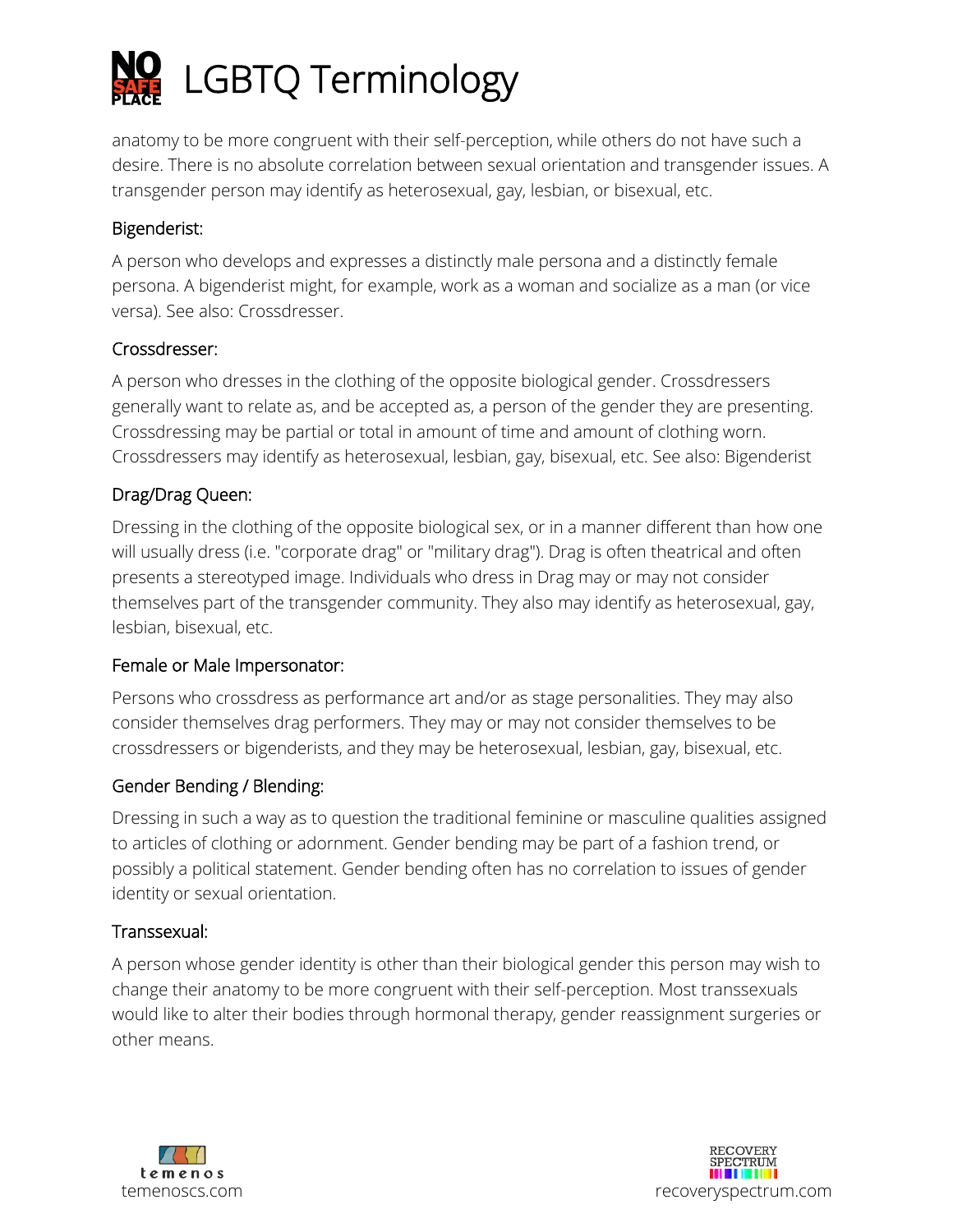

## Transvestite:

Often a person who may achieve sexual pleasure through the use of clothing or personal adornments of the other gender. Often incorrectly used inter-changeably with Crossdresser. There is no correlation between sexual orientation and transvestite behavior. Transvestites may identify as heterosexual, gay, lesbian, bisexual, etc. in their sexual orientation.

## Transition:

In the parlance of Transgender issues, the 'transition' is the time period when an individual changes from expressing one gender to another in their personal life and/or workplace. For most individuals, the workplace transition is very carefully planned, often including appropriate levels of management in early discussions, and the transition process may be weeks to months in length. The personal life transition, also eagerly anticipated, may be more sudden.

### Intersexed:

Generally applied to individuals born with ambiguous genitalia (an outdated term would be: Hermaphrodite). In the past, most intersexed individuals have had surgery shortly after birth in an attempt to give them an "identifiable" gender. There is now much discussion about this practice, but so far little has changed. Parents often feel forced to make a quick decision with little information. Most intersexed persons are raised as girls/women.

## Symbols of Pride for the GLBT Communities

## Pink Triangle:

The symbolism of the pink triangle dates back to World War II. Following the passage of antihomosexual laws 1935, Nazi death camps were constructed to eliminate Jews, homosexuals, gypsies, Jehovah's Witnesses, mentally and physically handicapped, and others. Each of these groups were identified with a symbol on their camp uniforms. Jews were forced to wear a yellow Star of David and homosexuals, were forced to wear pink triangles. In 1977, the pink triangle was adopted as a symbol of the fight against oppression, and the work towards LGBTQ inclusion. The pink triangle is worn as a reminder of what can happen when fanatical social elements launch "hate wars" against minorities.

## Lambda:

The 11th letter in the Greek alphabet, the Lambda has long been a universal gay icon.

## Rainbow Flag:

In 1978, when San Francisco was grieving the assassinations of Harvey Milk, the city's first openly gay City Supervisor, and Mayor George Moscone, the organizing committee for "Speak Out for Justice" called for the development of a permanent symbol which could be used by gay men and lesbians celebrating and saluting their community. San Francisco artist and former